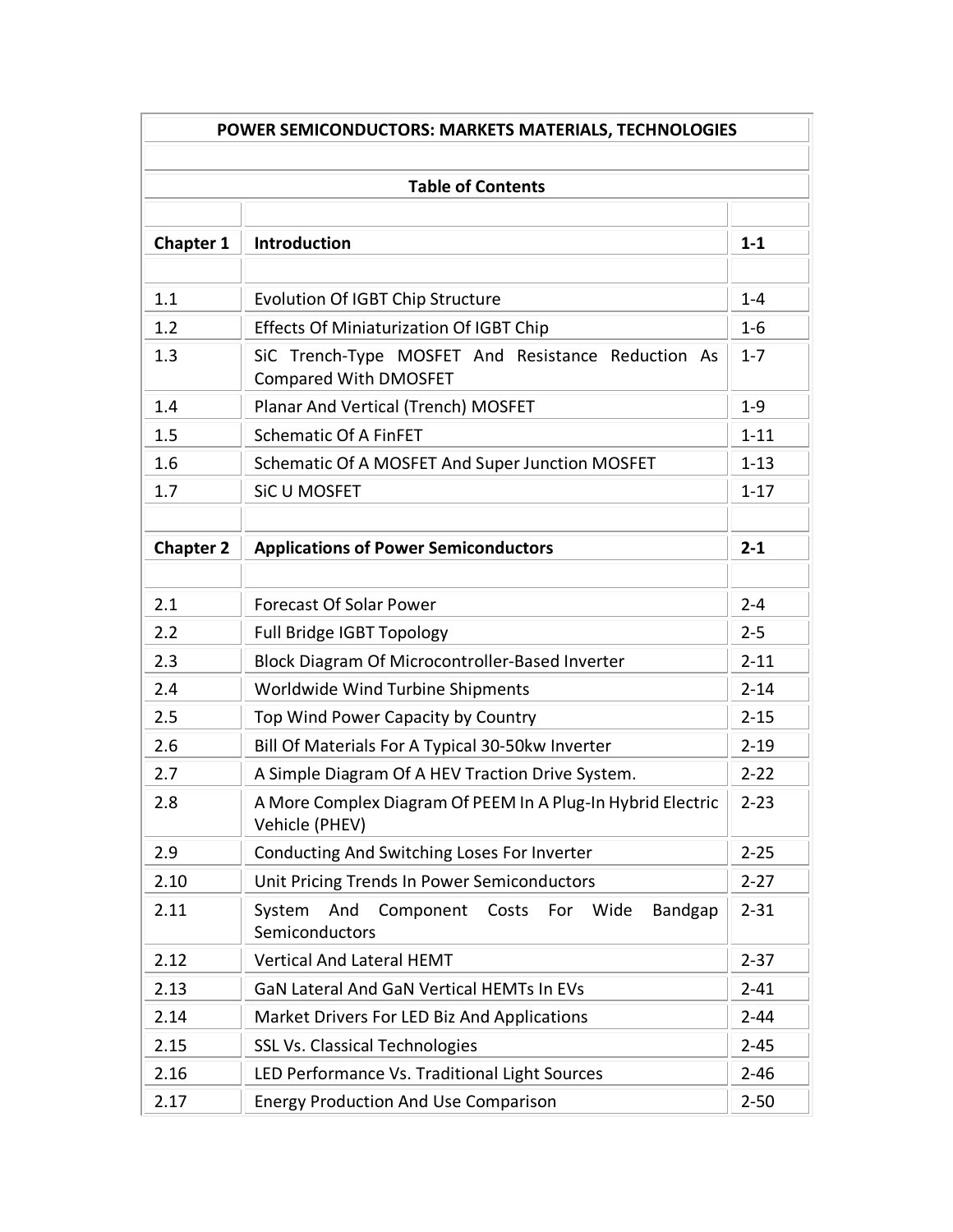| 2.18             | <b>Typical LED Drive Circuit</b>                                                | $2 - 53$ |
|------------------|---------------------------------------------------------------------------------|----------|
| 2.19             | Integration Of LED And LED Driver Using TSV                                     | $2 - 55$ |
| 2.20             | Simple Power MOSFET Motor Controller                                            | $2 - 60$ |
| 2.21             | <b>Basic Operating Principle Of Inverter</b>                                    | $2 - 66$ |
| 2.1              | <b>Forecast Of Solar Power</b>                                                  | $2 - 4$  |
| 2.2              | Full Bridge IGBT Topology                                                       | $2 - 5$  |
| 2.3              | Block Diagram Of Microcontroller-Based Inverter                                 | $2 - 11$ |
| 2.4              | Worldwide Wind Turbine Shipments                                                | $2 - 14$ |
| 2.5              | Top Wind Power Capacity by Country                                              | $2 - 15$ |
| 2.6              | Bill Of Materials For A Typical 30-50kw Inverter                                | $2 - 19$ |
| 2.7              | A Simple Diagram Of A HEV Traction Drive System.                                | $2 - 22$ |
| 2.8              | A More Complex Diagram Of PEEM In A Plug-In Hybrid Electric<br>Vehicle (PHEV)   | $2 - 23$ |
| 2.9              | Conducting And Switching Loses For Inverter                                     | $2 - 25$ |
| 2.10             | Unit Pricing Trends In Power Semiconductors                                     | $2 - 27$ |
| 2.11             | System<br>And<br>Component<br>Costs<br>For<br>Wide<br>Bandgap<br>Semiconductors | $2 - 31$ |
|                  |                                                                                 |          |
|                  |                                                                                 |          |
| <b>Chapter 3</b> | <b>Market Analysis</b>                                                          | $3 - 1$  |
|                  |                                                                                 |          |
| 3.1              | Position of Power Semiconductors in Semiconductor Market                        | $3 - 9$  |
| 3.2              | <b>Growth Potential of IGBTs and Power MOSFETs</b>                              | $3 - 11$ |
| 3.3              | <b>IGBT Market</b>                                                              | $3 - 18$ |
| 3.3.1            | <b>IGBT Technology Trends</b>                                                   | $3 - 18$ |
| 3.3.2            | <b>IGBT TAM</b>                                                                 | $3 - 18$ |
| 3.3.3            | <b>IGBT Market Growth By Applications</b>                                       | $3 - 21$ |
| 3.3.3.1          | Automotive                                                                      | $3 - 21$ |
| 3.3.3.2          | <b>Power Generation And Grid</b>                                                | $3 - 23$ |
| 3.3.3.3          | <b>Consumer Electronics</b>                                                     | $3 - 25$ |
| 3.3.3.4          | <b>Industrial Controls</b>                                                      | $3 - 27$ |
| 3.3.3.5          | Railway/Train                                                                   | $3 - 27$ |
| 3.3.3.6          | <b>EV Charging Systems</b>                                                      | $3 - 30$ |
| 3.3.4            | <b>IGBT Competitive Landscape</b>                                               | $3 - 32$ |
| 3.3.4.1          | <b>Global And China Market Share</b>                                            | $3 - 32$ |
| 3.3.4.2          | <b>IGBT Business Model</b>                                                      | $3 - 35$ |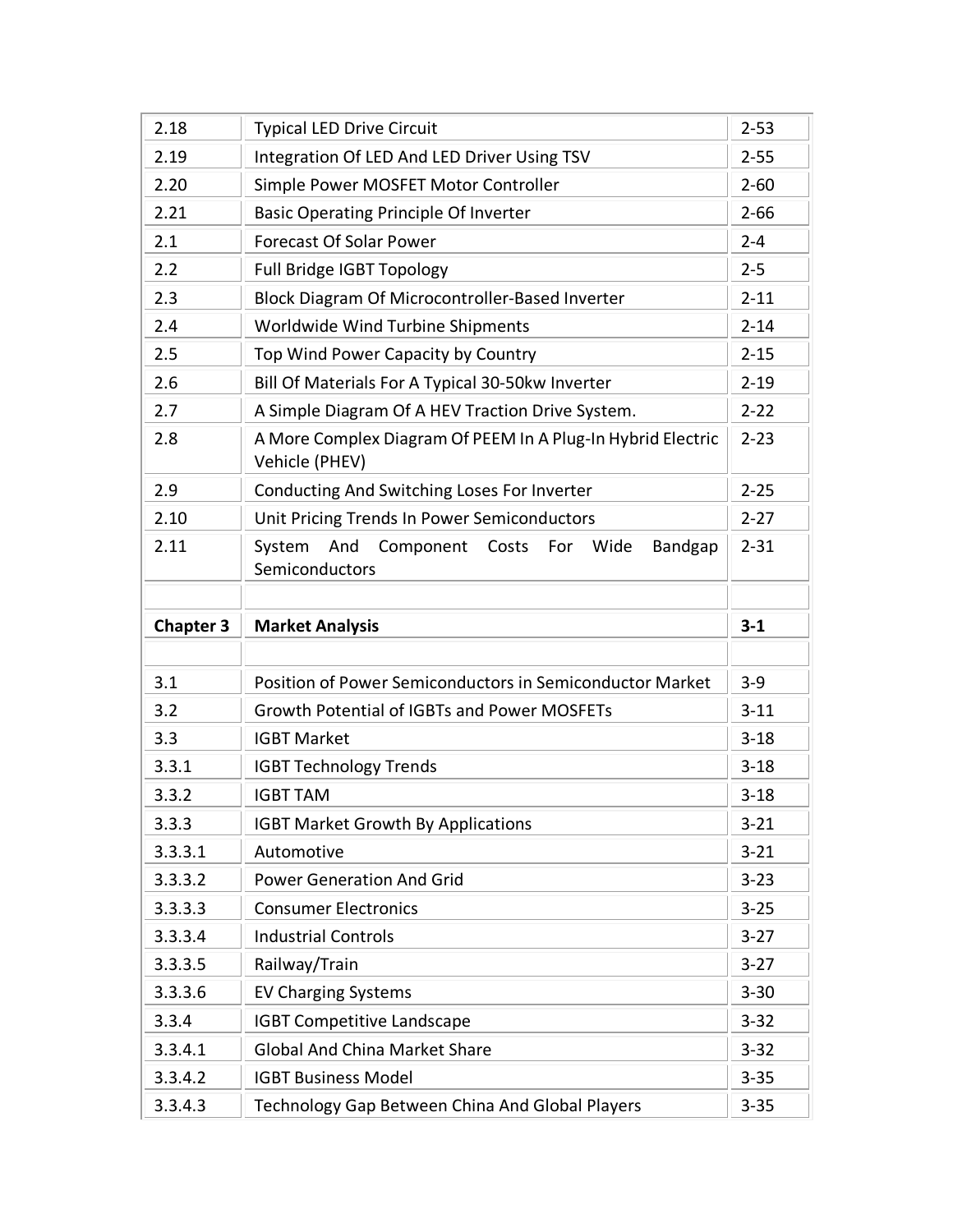| 3.4              | <b>MOSFET TAM</b>                                         | $3 - 37$ |
|------------------|-----------------------------------------------------------|----------|
| 3.4.1            | <b>MOSFET TAM Methodology</b>                             | $3 - 40$ |
| 3.4.2            | <b>MOSFET Market Growth By Applications</b>               | $3 - 40$ |
| 3.4.2.1          | Automotive                                                | $3 - 40$ |
| 3.4.2.2          | <b>EV Charging</b>                                        | $3 - 42$ |
| 3.4.2.3          | <b>Industrial And Medical</b>                             | $3 - 42$ |
| 3.4.2.4          | Consumer                                                  | $3 - 45$ |
| 3.4.2.5          | <b>Telecom Network</b>                                    | $3 - 46$ |
| 3.4.3.6          | Computing                                                 | $3 - 48$ |
| 3.4.4            | <b>MOSFET Competitive Landscape</b>                       | $3 - 48$ |
| 3.4.4.1          | <b>Global And China Market Share</b>                      | $3 - 48$ |
| 3.4.4.2          | China Suppliers' Technology/Product Gaps Vs Global Peers  | $3 - 51$ |
| 3.5              | <b>Emerging End Application Markets</b>                   | $3 - 52$ |
| 3.5.1            | <b>Electric Vehicles</b>                                  | $3 - 52$ |
| 3.5.2            | 5G Infrastructure                                         | $3 - 56$ |
| 3.4              | Wide Bandgap Power Semiconductor Market                   | $3 - 60$ |
|                  |                                                           |          |
|                  |                                                           |          |
| <b>Chapter 4</b> | <b>Next-Generation Power Semiconductors</b>               | $4 - 1$  |
|                  |                                                           |          |
| 4.1              | <b>Expectations for Overcoming Silicon's Limitations</b>  | $4 - 1$  |
| 4.2              | Expectations Of SiC and GaN as Next-Generation Substrates | $4 - 3$  |
| 4.3              | Benefits of Wide Band Gap Semiconductors                  | $4 - 3$  |
| 4.4              | SiC versus GaN                                            | $4 - 5$  |
| 4.4.1            | <b>Material Properties</b>                                | $4-6$    |
| 4.4.2            | <b>Material Quality</b>                                   | $4 - 8$  |
| 4.4.3            | <b>SiC Lateral Devices:</b>                               | $4 - 10$ |
| 4.4.4            | <b>SiC Vertical Devices</b>                               | $4 - 10$ |
| 4.4.5            | <b>GaN Lateral Devices</b>                                | $4 - 12$ |
| 4.5              | <b>Fabrication of SiC devices</b>                         | $4 - 22$ |
| 4.5.1            | Bulk and Epitaxial Growth of SiC                          | $4 - 22$ |
| 4.5.1.1          | <b>Bulk Growth</b>                                        | $4 - 22$ |
| 4.5.1.2          | <b>Epitaxial Growth</b>                                   | $4 - 23$ |
| 4.5.1.3          | Defects                                                   | $4 - 23$ |
| 4.5.2            | <b>Surface Preparation</b>                                | $4 - 25$ |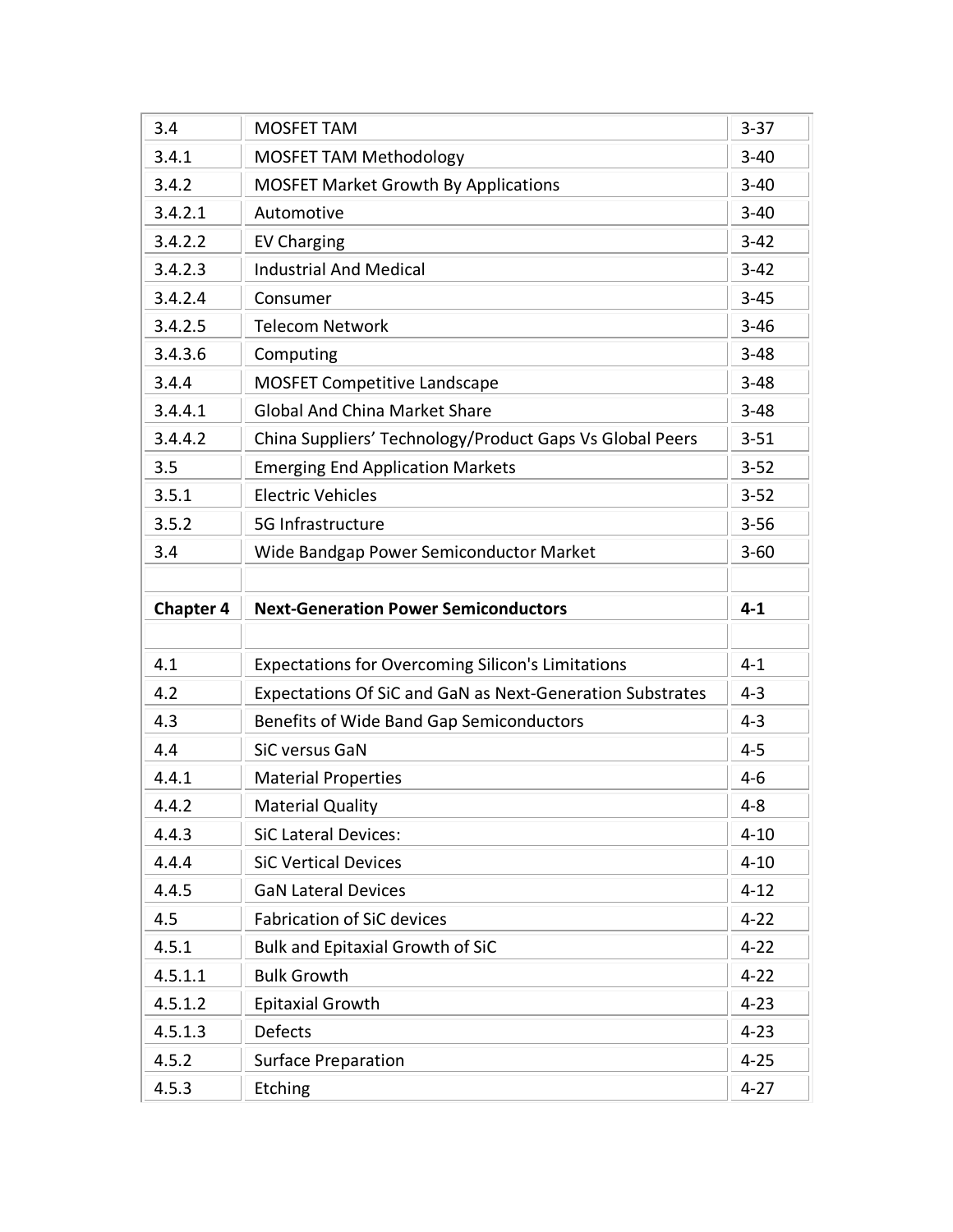| 4.5.4            | Lithography                                        | $4 - 28$ |
|------------------|----------------------------------------------------|----------|
| 4.5.5            | Ion Implantation                                   | $4 - 28$ |
| 4.5.6            | <b>Surface Passivation</b>                         | $4 - 29$ |
| 4.5.7            | Metallization                                      | $4 - 32$ |
| 4.6              | <b>Fabrication of GaN devices</b>                  | $4 - 33$ |
| 4.6.1            | <b>GaN Challenges</b>                              | $4 - 37$ |
| 4.6.1.1          | Costs                                              | $4 - 37$ |
| 4.6.1.2          | Reliability                                        | $4 - 40$ |
| 4.6.1.3          | <b>Component Packaging and Thermal Reliability</b> | $4 - 41$ |
| 4.6.1.4          | Control                                            | $4 - 41$ |
| 4.6.1.5          | <b>Device Modeling</b>                             | $4 - 42$ |
| 4.7              | Packaging                                          | $4 - 42$ |
|                  |                                                    |          |
| <b>Chapter 5</b> | <b>Company Profiles</b>                            | $5-1$    |
|                  |                                                    |          |
| 5.1              | <b>Power Semiconductor Companies</b>               | $5 - 1$  |
| 5.1.1            | Infineon                                           | $5 - 1$  |
| 5.1.2            | Mitsubishi                                         | $5 - 3$  |
| 5.1.3            | Toshiba                                            | $5 - 4$  |
| 5.1.4            | STMicroelectronics                                 | $5 - 5$  |
| 5.1.5            | Vishay                                             | $5-6$    |
| 5.1.6            | Fuji Electric                                      | $5 - 8$  |
| 5.1.7            | Renesas                                            | $5 - 9$  |
| 5.1.8            | Semikron                                           | $5 - 10$ |
| 5.1.9            | <b>NXP Semiconductors</b>                          | $5 - 11$ |
| 5.1.10           | Hitachi Power Semiconductor Device                 | $5 - 12$ |
| 5.1.11           | X-Rel Semiconductor                                | $5 - 13$ |
| 5.1.12           | <b>Advanced Linear Devices</b>                     | $5 - 14$ |
| 5.1.13           | Nexperia                                           | $5 - 15$ |
| 5.1.14           | Rohm                                               | $5 - 15$ |
| 5.1.15           | Sanken Electric                                    | $5 - 16$ |
| 5.1.16           | Shindengen Electric                                | $5 - 17$ |
| 5.1.17           | Microchip Technology                               | $5 - 18$ |
| 5.1.18           | <b>GeneSiC Semiconductor</b>                       | $5 - 19$ |
| 5.1.19           | Semisouth Laboratories                             | $5 - 20$ |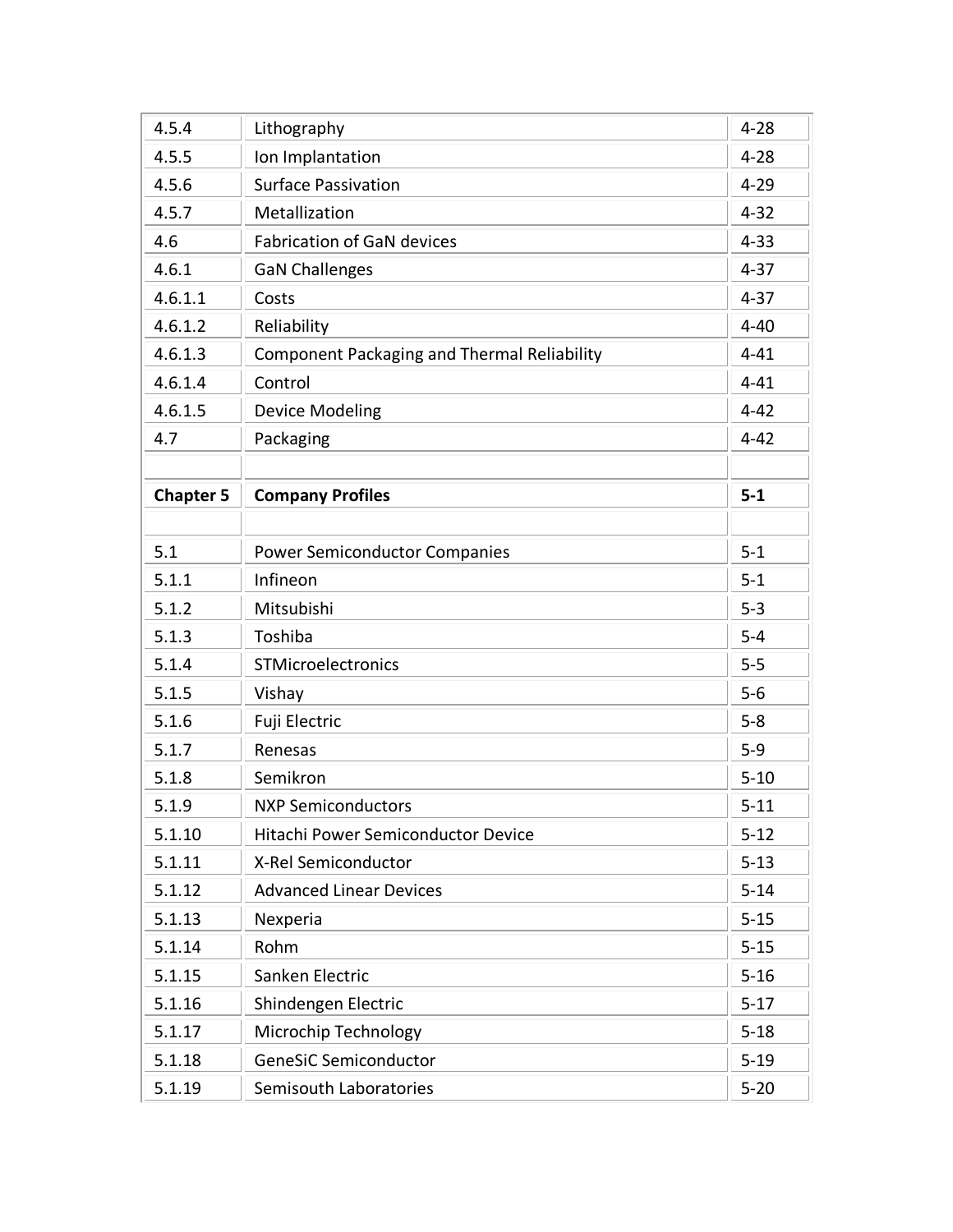| 5.1.20 | <b>United Silicon Carbide</b>                                                      | $5 - 20$ |
|--------|------------------------------------------------------------------------------------|----------|
| 5.1.21 | MicroGaN                                                                           | $5 - 21$ |
| 5.1.22 | Powerex                                                                            | $5 - 23$ |
| 5.1.23 | Nitronix                                                                           | $5 - 23$ |
| 5.1.24 | Transform                                                                          | $5 - 24$ |
| 5.1.25 | <b>Allegro Microsystems</b>                                                        | $5 - 25$ |
| 5.1.26 | <b>GaN Systems</b>                                                                 | $5 - 26$ |
| 5.1.27 | <b>Navitas Semiconductor</b>                                                       | $5 - 27$ |
| 5.1.28 | Alpha and Omega Semiconductor                                                      | $5 - 27$ |
| 5.1.29 | <b>ON Semiconductor</b>                                                            | $5 - 28$ |
| 5.1.30 | Jilin Sino-Microelectronics                                                        | $5 - 29$ |
| 5.1.31 | <b>BYD Microelectronics</b>                                                        | $5 - 30$ |
| 5.1.32 | Yangzhou Yangjie Electronic Technology                                             | $5 - 30$ |
| 5.1.33 | <b>StarPower</b>                                                                   | $5 - 31$ |
| 5.1.34 | Sino Micro                                                                         | $5 - 31$ |
| 5.1.35 | Yangjie                                                                            | $5 - 32$ |
| 5.1.36 | Jiejie                                                                             | $5 - 32$ |
| 5.1.37 | GoodArk                                                                            | $5 - 33$ |
| 5.1.38 | <b>NCE Power</b>                                                                   | $5 - 33$ |
|        |                                                                                    |          |
|        | <b>List of Figures</b>                                                             |          |
|        |                                                                                    |          |
| 1.1    | <b>Evolution Of IGBT Chip Structure</b>                                            | $1 - 4$  |
| 1.2    | <b>Effects Of Miniaturization Of IGBT Chip</b>                                     | $1 - 6$  |
| 1.3    | SiC Trench-Type MOSFET And Resistance Reduction As<br><b>Compared With DMOSFET</b> | $1 - 7$  |
| 1.4    | Planar And Vertical (Trench) MOSFET                                                | $1 - 9$  |
| 1.5    | <b>Schematic Of A FinFET</b>                                                       | $1 - 11$ |
| 1.6    | Schematic Of A MOSFET And Super Junction MOSFET                                    | $1 - 13$ |
| 1.7    | Process Flow For Super Junction MOSFET                                             | $1 - 14$ |
| 2.1    | <b>Forecast Of Solar Power</b>                                                     | $2 - 4$  |
| 2.2    | Full Bridge IGBT Topology                                                          | $2 - 5$  |
| 2.3    | PV Inverter Market Distribution                                                    | $2 - 8$  |
| 2.4    | Block Diagram Of Microcontroller-Based Inverter                                    | $2 - 11$ |
| 2.5    | Worldwide Wind Turbine Shipments                                                   | $2 - 14$ |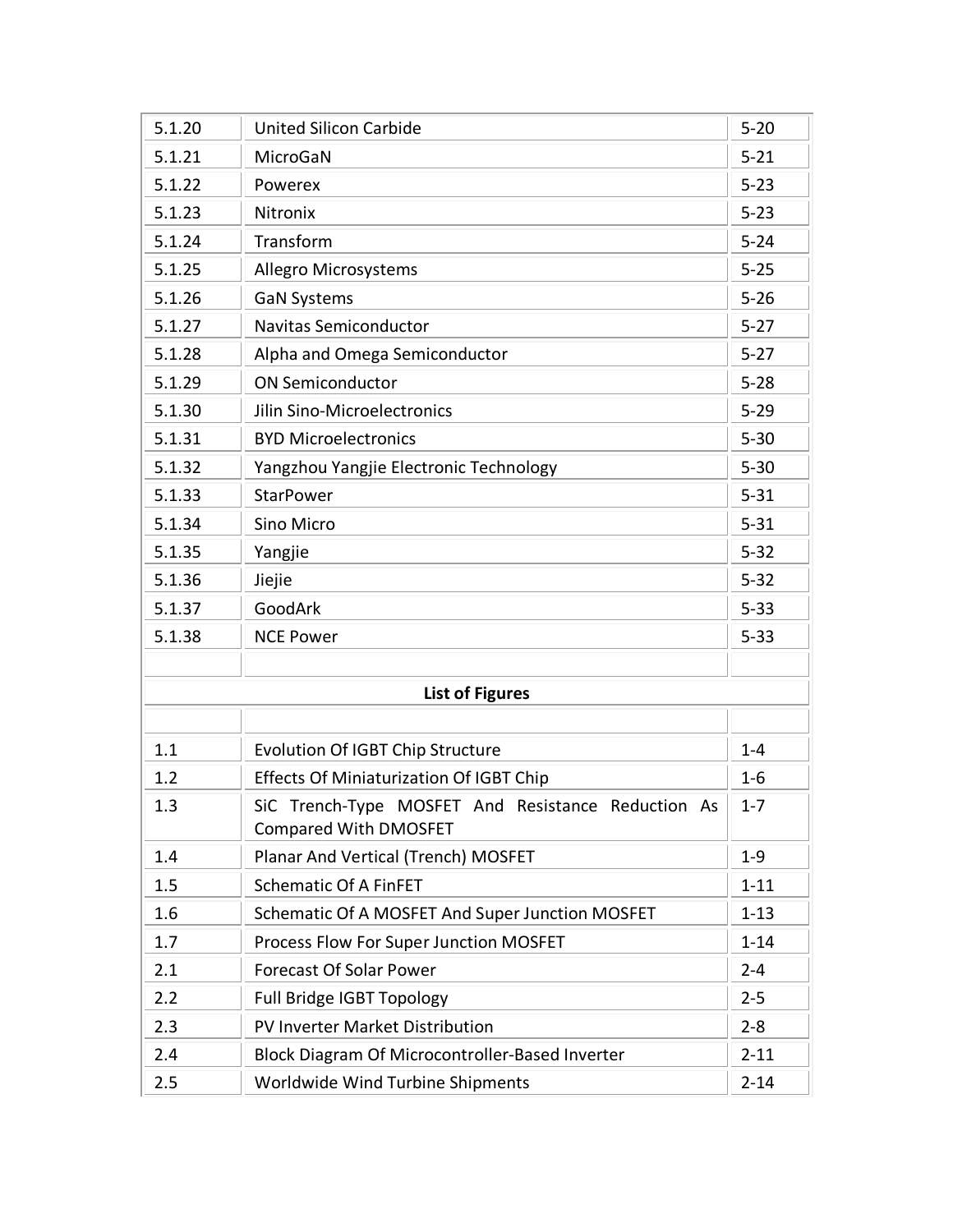| 2.6  | Top Wind Power Capacity by Country                                                      | $2 - 15$ |
|------|-----------------------------------------------------------------------------------------|----------|
| 2.7  | Bill Of Materials For A Typical 30-50kw Inverter                                        | $2 - 20$ |
| 2.8  | A Simple Diagram Of A HEV Traction Drive System.                                        | $2 - 22$ |
| 2.9  | A More Complex Diagram Of PEEM In A Plug-In Hybrid Electric<br>Vehicle (PHEV)           | $2 - 23$ |
| 2.10 | Conducting And Switching Loses For Inverter                                             | $2 - 25$ |
| 2.11 | Unit Pricing Trends In Power Semiconductors                                             | $2 - 27$ |
| 2.12 | <b>HEV/EV Shipment Forecast</b>                                                         | $2 - 31$ |
| 2.13 | And<br>Component<br>System<br>Costs<br>For Wide<br>Bandgap<br>Semiconductors            | $2 - 32$ |
| 2.14 | <b>Vertical And Lateral HEMY</b>                                                        | $2 - 34$ |
| 2.15 | GaN Lateral And GaN Vertical HEMTs In EVs                                               | $2 - 38$ |
| 2.16 | Market Drivers For LED Biz And Applications                                             | $2 - 41$ |
| 2.17 | <b>SSL Vs. Classical Technologies</b>                                                   | $2 - 42$ |
| 2.18 | LED Performance Vs. Traditional Light Sources                                           | $2 - 43$ |
| 2.19 | <b>Energy Production And Use Comparison</b>                                             | $2 - 46$ |
| 2.20 | <b>Typical LED Drive Circuit</b>                                                        | $2 - 49$ |
| 2.21 | Integration Of LED And LED Driver Using TSV                                             | $2 - 52$ |
| 2.22 | Simple Power MOSFET Motor Controller                                                    | $2 - 57$ |
| 2.23 | <b>Basic Operating Principle Of Inverter</b>                                            | $2 - 63$ |
| 2.24 | System Block Diagram Of An Air Conditioner                                              | $2 - 65$ |
| 3.1  | <b>IGBT</b><br>(Insulated Gate<br>Mitsubishi's<br>Bipolar<br>Transistor)<br>Generations | $3 - 3$  |
| 3.2  | Infineon's MOSFET Generations                                                           | $3 - 4$  |
| 3.3  | Intel's FinFET Design                                                                   | $3 - 5$  |
| 3.4  | Fuji's MOSFET versus Super Junction MOSFET                                              | $3-6$    |
| 3.5  | NEC's GaN-on-Si Power Transistor                                                        | $3 - 7$  |
| 3.6  | Fujitsu's GaN-on-SiC HEMT Transistor                                                    | $3 - 8$  |
| 3.7  | Power Semiconductor Market Forecast                                                     | $3 - 10$ |
| 3.8  | <b>Power Semiconductor Market Shares</b>                                                | $3 - 12$ |
| 3.9  | Market Forecast For Super Junction MOSFET                                               | $3 - 15$ |
| 3.10 | SJ MOSFETs as an Interim Solution                                                       | $3 - 16$ |
| 3.11 | <b>Global IGBT Shares By Application</b>                                                | $3 - 19$ |
| 3.12 | China IGBT Shares By Application                                                        | $3 - 20$ |
| 3.13 | <b>Global And China Automotive IGBT Forecast</b>                                        | $3 - 22$ |
| 3.14 | <b>Global And China Power Generation IGBT Forecast</b>                                  | $4 - 24$ |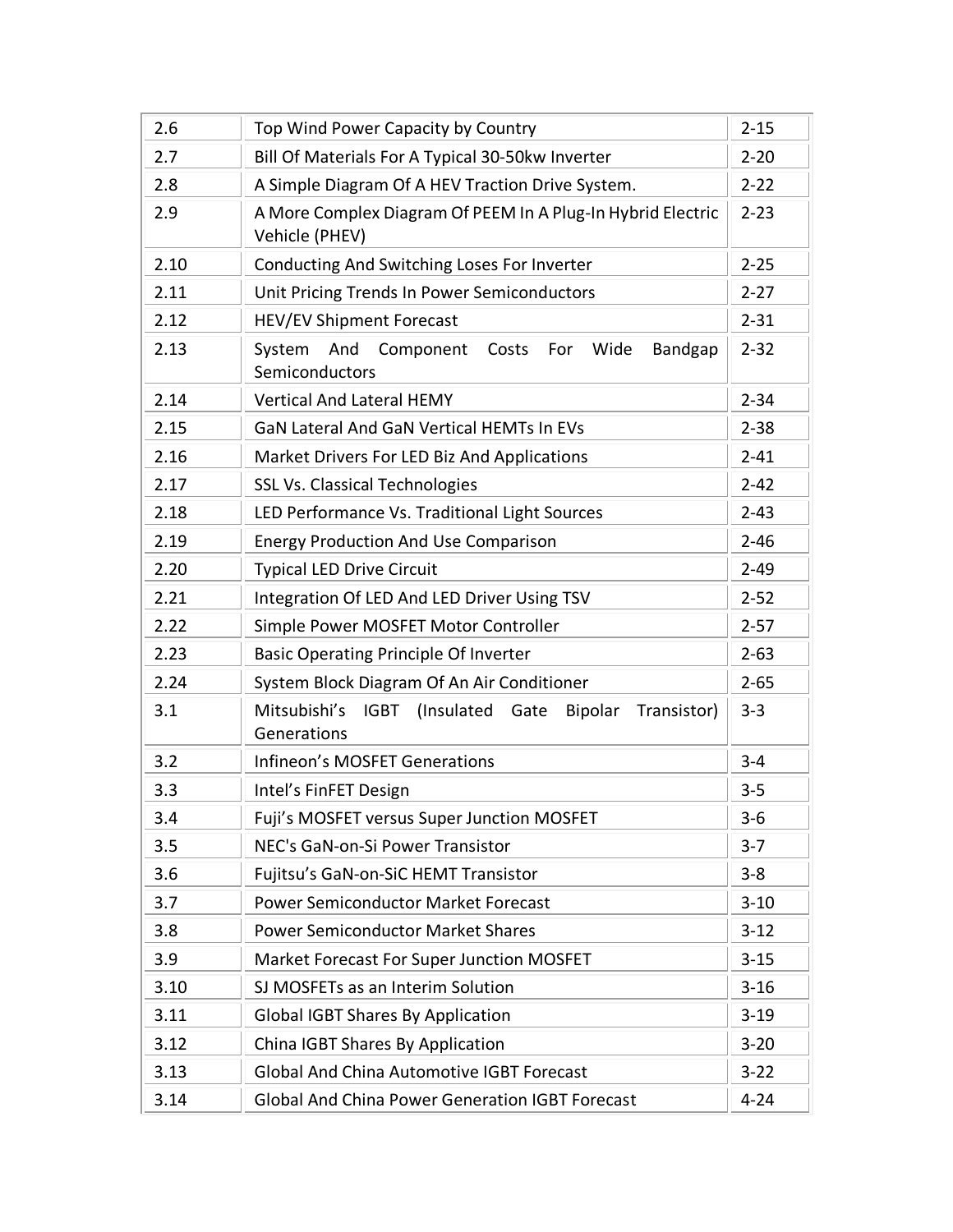| 3.15 | <b>Global And China Consumer IGBT Forecast</b>            | $3 - 26$ |
|------|-----------------------------------------------------------|----------|
| 3.16 | <b>Global And China Industrial IGBT Forecast</b>          | $3 - 28$ |
| 3.17 | <b>Global And China Industrial IGBT Forecast</b>          | $3 - 29$ |
| 3.18 | Global And China EV Charging IGBT Forecast                | $3 - 31$ |
| 3.19 | <b>Global IGBT Module Market Shares</b>                   | $3 - 33$ |
| 3.20 | <b>Global IGBT Discrete Market Shares</b>                 | $3 - 34$ |
| 3.21 | <b>Global MOSFET Shares By Application</b>                | $3 - 38$ |
| 3.22 | China MOSFET Shares By Application                        | $3 - 39$ |
| 3.23 | <b>Global And China Automotive MOSFET Forecast</b>        | $3 - 41$ |
| 3.24 | Global And China EV Charging MOSFET Forecast              | $3 - 43$ |
| 3.25 | <b>Global And China Industrial MOSFET Forecast</b>        | $3 - 44$ |
| 3.26 | <b>Global And China Consumer MOSFET Forecast</b>          | $3 - 46$ |
| 3.27 | <b>Global And China Telecom MOSFET Forecast</b>           | $3-47$   |
| 3.28 | <b>Global And China Telecom MOSFET Forecast</b>           | $3 - 49$ |
| 3.29 | <b>MOSFET Market Shares</b>                               | $3 - 50$ |
| 3.30 | Power Demands For ICE And EV                              | $3 - 55$ |
| 3.31 | 5G Demand for Power Semiconductors                        | $3 - 57$ |
| 3.32 | Forecast of Wide Bandgap Semiconductor Market             | $3 - 64$ |
| 4.1  | Silicon-Based Devices Reaching Maturity                   | $4 - 2$  |
| 4.2  | Enhancement Mode GaN On Si Transistor                     | $4 - 14$ |
| 4.3  | AlGaN/GaN HEMT, GaN MOSFET, MOS-HEMT                      | $4 - 18$ |
| 4.4  | GaN HEMT Material Structure On Si Substrate               | $4 - 36$ |
| 4.5  | Power Package Integration Roadmap                         | $4 - 44$ |
|      |                                                           |          |
|      | <b>List of Tables</b>                                     |          |
|      |                                                           |          |
| 2.1  | Product Families And The Principal End Uses Of            |          |
|      | <b>Power Products</b>                                     | $2 - 2$  |
| 2.2  | Forecast Of On-Grid Inverters By Type                     | $2 - 8$  |
| 2.3  | <b>EV Shipment Forecast</b>                               | $2 - 29$ |
| 2.4  | Advantages And Disadvantages Of GaN Lateral HEMTs         | $2 - 39$ |
| 2.5  | Light Source Comparison                                   | $2 - 49$ |
| 2.6  | Forecast Of GaN And SiC Power Devices By End Applications | $2 - 77$ |
| 3.1  | Power Semiconductor Forecast for Electric Vehicles        | $3 - 54$ |
| 3.2  | 5G Semiconductor Total Available Market Forecast          | $3 - 59$ |